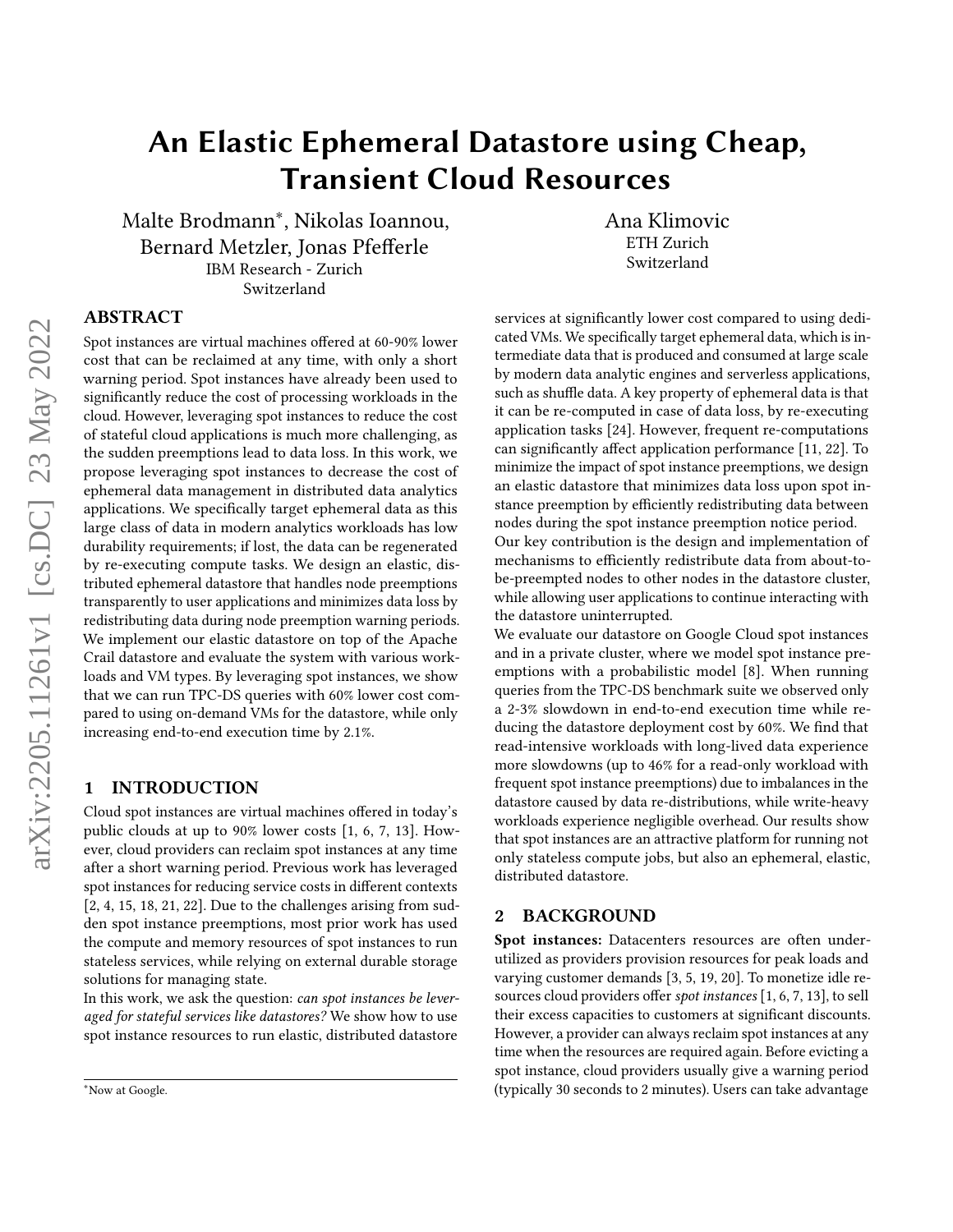of the termination notice period to perform final actions, such as saving critical state. All data stored either within the memory or the local storage volumes of an instance will be lost after the instance is terminated.

Ephemeral data: Ephemeral data refers to data with a limited lifetime and low durability requirements, such as intermediate results generated and consumed between compute stages in distributed data processing engines like Spark or serverless data analytics frameworks [\[9,](#page-5-17) [10,](#page-5-18) [24\]](#page-5-10). In case of data loss, ephemeral data can be re-generated by reexecuting compute tasks. However, frequent data loss leads to expensive re-computations that affect application performance [\[11,](#page-5-11) [22\]](#page-5-9). Efficient storage and ingestion of ephemeral data is increasingly critical to the end-to-end performance and cost of modern data processing applications [\[16,](#page-5-19) [25\]](#page-5-20).

Crail distributed, ephemeral datastore: Apache Crail (incubating) is a high-performance distributed datastore designed for ephemeral data management. Crail's architecture serves as a foundation for our work, on top of which we introduce efficient data re-distribution mechanisms to make the datastore attractive to run on low-cost, spot instances. The Crail architecture consists of namenodes, datanodes, and clients. Namenodes store and maintain a hierarchical namespace along with corresponding metadata in memory. Data objects are stored on datanodes, across one or more fixed-sized blocks depending on the object size. Applications use a client library to interact with Crail by creating, reading, or deleting objects. The library performs metadata and data plane operations on behalf of the client. Crail supports various storage technologies (DRAM, SSD, disk) and network technologies (TCP and RDMA). We use the TCP-based DRAM tier in our prototype evaluation since we target data analytics applications that require high-bandwidth access to the ephemeral data store.

# 3 A DATASTORE USING CLOUD SPOT INSTANCES

To operate a distributed data service on spot instances, we must solve the following challenges:

- (1) Enable the efficient redistribution of data from one spot instance to other available locations.
- (2) Allow applications to continue interacting with the datastore during data redistribution, with minimal performance impact.
- (3) Preserve data coherence, during data migration.

## <span id="page-1-1"></span>3.1 Data redistribution mechanism

When running on traditional VMs, a datastore like Crail can statically map data blocks to datanodes. However, to handle datanode preemptions, we propose to dynamically re-map

<span id="page-1-0"></span>

Figure 1: Architectural overview of our redistribution mechanism. Step 0) is performed once to fetch the list of all affected blocks on the respective datanode. Steps  $1) - 3$ ) are repeated for each block.

data blocks across datanodes when a node preemption notice occurs. Our system will begin re-distributing data blocks across available datanodes as soon as a preemption notice is received for a particular datanode until the spot instance is evicted. To minimize data movement, we recommend provisioning datanodes whose storage capacity is less than or equal to the volume of data that can be moved over the spot VM's network link during the preemption notice period (e.g., 30 seconds, see Figure [7\)](#page-4-0).

Figure [1](#page-1-0) shows the data relocation process, which we implement by introducing a Relocator service. The Relocator operates independently of the namenode and datanodes. The Relocator performs the following steps for as many blocks as possible from an about-to-be-preempted node to migrate its data:

- (1) Read data from the old block location.
- (2) Request a new block location from the namenode. Write the data from the old block location to the new block location.
- (3) Notify the namenode to update its internal state to reflect the new block location. Clients requesting this data block will now be directed to its new location.

## 3.2 Application transparent data migration

One challenge with the data redistribution mechanism described in Section [3.1](#page-1-1) is that clients often cache block location metadata to optimize performance and avoid frequent metadata lookups for repeated accesses to the same data block. During data relocation, cached block metadata are at risk of becoming stale. This happens when the relocator completes the relocation of a block and updates the metadata by contacting the namenode. Since these updates are not propagated to Crail clients, data operations that use stale metadata will try to contact datanodes that are no longer running. To allow clients to continue interacting with the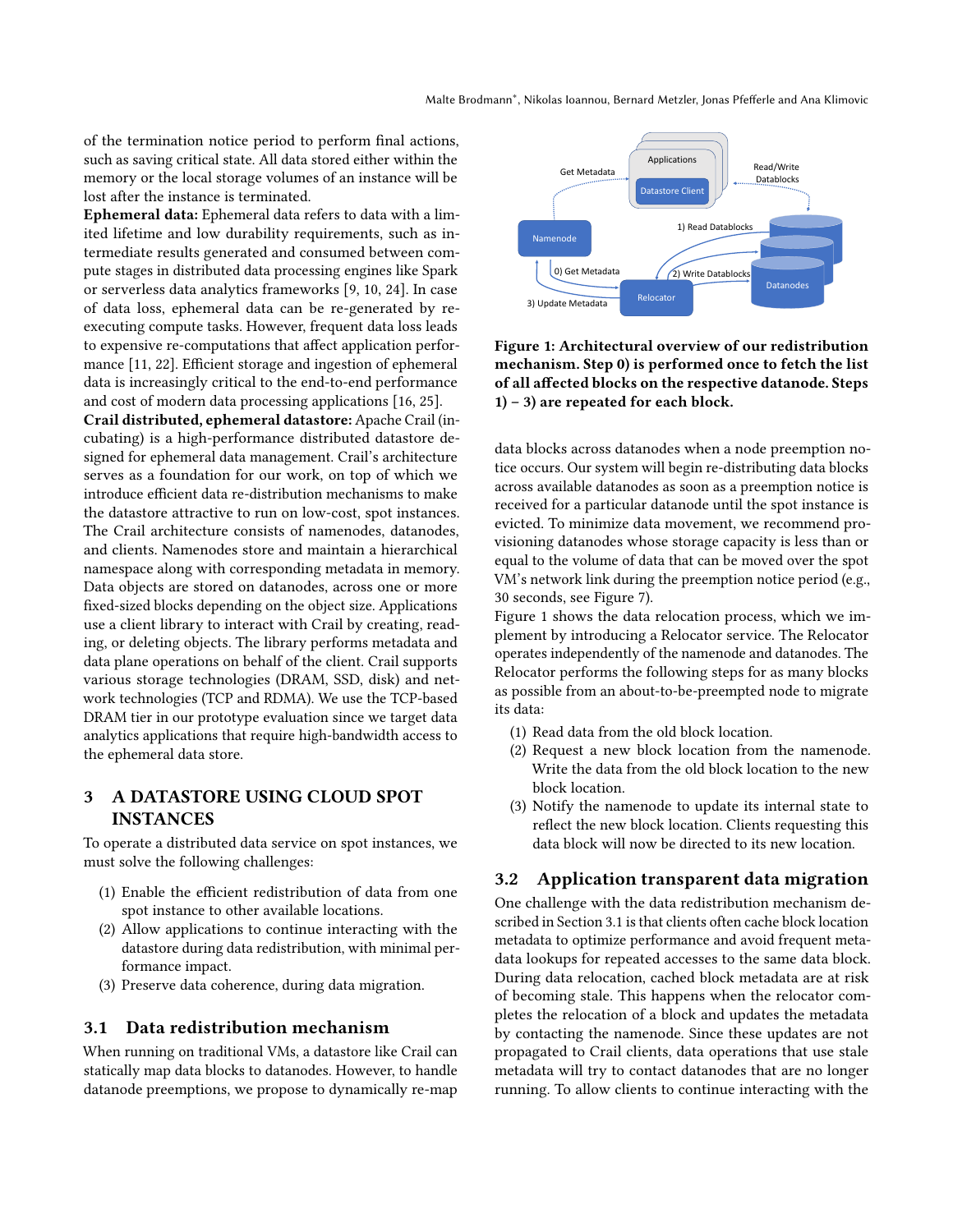An Elastic Ephemeral Datastore using Cheap, Transient Cloud Resources



Figure 2: CDFs of spot instance preemption times when using the model parameters of our two generated traces.

datastore during data redistributions, we modify the internals of the client such that failed data operations invalidate cached metadata. Afterwards, the client fetches the most recent metadata and can retry the data operation.

An additional challenge is to ensure the coherence of data during redistributions. In particular, we identified a race condition that occurs when clients write data to a block that is stored on a datanode whose data is currently being relocated. We prevent incoherent data by rejecting all write operations to datanodes that are in the process of being relocated. Once the relocation completes, clients can finally execute their write operation at the updated location. Read and delete operations in turn can also be served when a data relocation is taking place.

## 3.3 Dealing with Data Loss

In case we are not able to migrate all data blocks from a datanode during the preemption notice period, the remaining data blocks will be lost when the spot instance is terminated. Crail – as well as our extensions to the datastore – does not rely on data replication for fault tolerance, since this redundancy contributes to significant extra storage costs and increases complexity as multiple copies of each block would need to be kept consistent. Instead, we rely on the fact that ephemeral data can be recomputed by the application framework by re-executing compute tasks. Many analytics frameworks, such as Spark [\[24\]](#page-5-10), track data lineage and hence can re-execute the appropriate tasks when the ephemeral datastore returns a 'data unavailable' error.

## 3.4 Limitations

Our design does not support the preemption of namenodes as Crail's architecture does not support moving or replicating metadata without substantial rework. Therefore, namenodes are required to be deployed using on-demand VMs. The number of namenodes is typically small compared to the

<span id="page-2-0"></span>

| <b>CPU</b> | 16vCPUs Intel(R) Cascade Lake |
|------------|-------------------------------|
| RAM        | $64$ GB                       |
| Network    | up to 32 Gbit/s (egress)      |

Table 1: GKE cluster n2-standard-16 VM specification.

<span id="page-2-1"></span>

| <b>NIC</b>                                        | Mellanox ConnectX-4 100GbE |  |
|---------------------------------------------------|----------------------------|--|
| RAM<br>94GB                                       |                            |  |
| CPU   $2 \times 8$ -core Intel(R) Xeon(R) E5-2690 |                            |  |

Table 2: Local cluster machine specification.

number of datanodes (orders of magnitudes) so this will only marginally increase cost and keeps the design simple. Additionally, imbalances in the usage of datanodes can build up over time depending on the workloads and lifetime of data. We currently do not have any mechanisms to rebalance the datastore.

## 4 EXPERIMENTAL EVALUATION

#### 4.1 Experiment Methodology

Cluster setup: We evaluate our system on Google Cloud n2-standard spot instances of various sizes shown in Table [1](#page-2-0) with an 8-node GKE cluster. We also simulate preemptions in experiments on a local cluster of 8 nodes with specifications shown in Table [2.](#page-2-1) We use DRAM on nodes to store the ephemeral data blocks, since we target applications that require high-bandwidth access to ephemeral data. However, our techniques are applicable to other storage tiers that Crail supports, such as SSD and disk tiers. We deploy datastore components and client applications using Kubernetes. On both setups, we deploy one instance of the Crail namenode and the Relocator process, which run on a on-demand VM rather than a spot instance.

Modeling spot instance preemptions: Since we found that the n2-standard spot instances we used in our experiments did not experience high failure rates (we would often need to run for over 24 hours to get even a single spot instance preemption), we also experimented with emulating preemptions based on various frequency distributions. We use a model derived by analyzing the preemption frequency of various spot instance types in Google Cloud from prior work [10]. Figure 2 shows the CDFs of instance preemptions when using the model preemption parameters for two traces that correspond to preemption frequencies for 16-vCPU instances and 32-vCPU instances. In general, larger instance types are more likely to be preempted.

Workloads: We implemented two throughput sensitive micro-benchmark workloads. Our read-only microbenchmark operates on a static long-lived dataset and issues a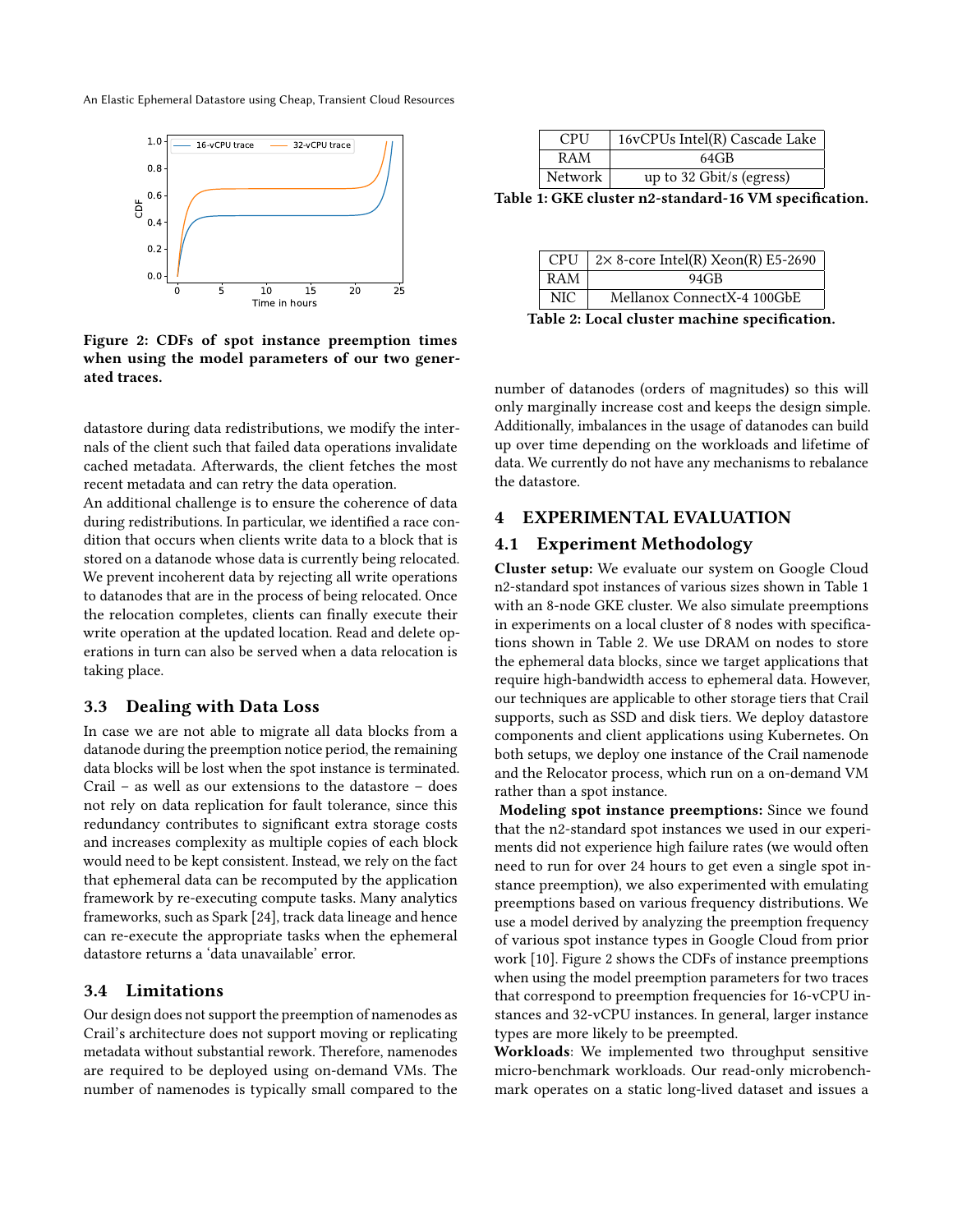<span id="page-3-0"></span>

Figure 3: Experiment runtimes on local K8s cluster.

series of read operations using parallel threads while a writeonly workload writes a set of short-lived data to our datastore. Finally, in our third workload we run a sequence of TPC-DS queries using Apache Spark as an example of a modern data analytics workload and use our datastore for storing all generated ephemeral data. All experiments are designed to take approximately 2 hours each.

## 4.2 Datastore Performance

For each workload, we compare the total execution time when preemptions are generated using the model described above against a baseline without preemptions. The results are shown in Figure [3](#page-3-0) and Figure [4.](#page-3-0) The execution time of the read-only workload increases significantly when introducing preemptions, on both clusters. This is due to data imbalance across datanodes. Some instances are preempted and restarted early, while others are running longer without being interrupted. Long running datanode instances store more data than short running ones as they receive more data with every new data redistribution. These imbalance leads to unequal load across the available datanodes, and since in its current implementation Crail is not able to perform re-balancing, they result in the observed performance loss. However, there is minimal performance impact for writeheavy and the TPC-DS workloads. For instance, on the GKE cluster the TPC-DS workload experienced a slowdown of only 2.1% and 3.0% for the smaller and large preemption frequencies, respectively. In the write-only and TPC-DS workloads, data is short-lived, in contrast to the read workload. Therefore, no substantial imbalances are built up across the datanodes. The small performance penalty observed here is only caused by the bandwidth overhead of redistributing data after preemptions and the reduced datastore bandwidth during the amount of time it takes to replace the preempted datanode.



<span id="page-3-1"></span>Figure 4: Experiment runtimes on GKE K8s cluster.

0 20 40 60 80 100 120 nds 0 5 10 15 20 25 Rate in Gbits/sec Transferred Payload Data

Figure 5: Datastore bandwidth over time after triggering the data redistribution mechanism and terminating one of two instances. Within the area marked in red the data redistribution takes place.

# 4.3 Analysis of data migration

In Figure [5](#page-3-1) we show the impact of migrating data during relocation and of a reduced size datanode cluster before replacing the preempted datanode, by analyzing the bandwidth measured by a read-only client application over time. At the beginning of the experiment two datanodes serve client requests. After sending a preemption signal to one of the datanodes the observed bandwidth drops due to the overhead of redistributing the data stored on the affected instance. Afterwards, the rate stabilizes at a lower level compared to before as the number of datanodes serving requests was reduced. These short bandwidth drops are also observable during the large-scale experiments discussed earlier and cause the performance drops with respect to the baseline. However, since the gaps between preemptions are sufficiently large, on average, the bottom line effect on performance is small.

## 4.4 Cost savings

In Figure [6](#page-4-1) we compare the total costs of running a datastore deployment consisting of five instances for the entire experiment duration in the Google cloud. When using our proposed

#### Malte Brodmann<sup>∗</sup> , Nikolas Ioannou, Bernard Metzler, Jonas Pfefferle and Ana Klimovic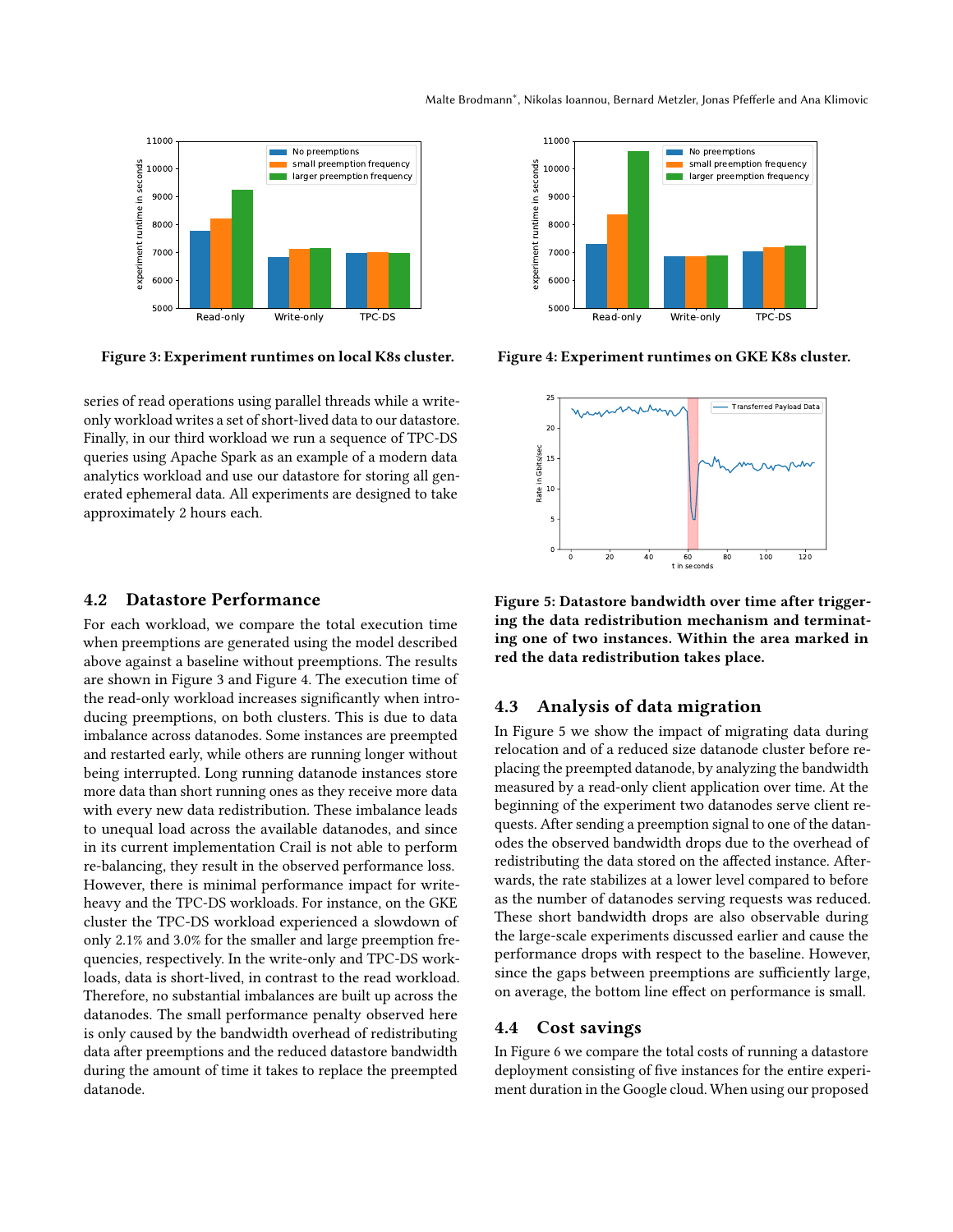An Elastic Ephemeral Datastore using Cheap, Transient Cloud Resources

<span id="page-4-1"></span>

Figure 6: Cost of running a datastore deployment for the entire experiment duration. The baseline uses five on-demand instances and the spot instance deployment uses 4 spot instances and one on-demand instance. When conducting experiments a single ondemand instance cost \$0.776944 and a single spotinstance \$0.188320 for the n2-standard-16 instance type. Spot instance prices are updated at most once per month in the Google Cloud.

data migration mechanism, four instances can be configured as spot instances (one on-demand instance is still required for the metadata node). The baseline deployment, however, uses regular on-demand instances. Due to the significantly lower prices of spot instances, the spot instance deployment achieves approximately 60% cost savings compared to using dedicated instances, despite the slightly higher runtime.

## 4.5 Datanode Capacity Sizing

Due to limited time and other factors like the amount of client traffic reaching an instance and the available network bandwidth the success of data migration cannot be guaranteed. In Figure [7](#page-4-0) we show the time required to transfer the amount of data that would fit into the main memory of an instance at the maximum available egress bandwidth for different size configurations of the Google Cloud n2-standard instance type. For larger instance configurations migrating all stored data within the time window is more difficult as the available egress bandwidth does not scale linearly with the memory capacity. Since the prices of instances typically scale linearly with the number of vCPUs and the amount of memory, using several smaller instances would increase the chance of relocating all data in time without increasing costs. Additionally, small instance types are reported to be preempted less frequently compared to large instance types[\[8\]](#page-5-12).

# 5 RELATED WORK

Spot Instance Systems An extensively studied application of spot instances for reducing the cost of running workloads

<span id="page-4-0"></span>

Figure 7: Time required for different sizes of the n2 standard instace type for redistributing the entire memory at the maximum egress bandwidth.

in the cloud is to use them for running batch processing jobs [\[12,](#page-5-21) [15,](#page-5-6) [17,](#page-5-22) [23\]](#page-5-23). In this context failed jobs can usually be restarted and systems employ checkpointing where progress is periodically saved to remote persistent storage. A lot of attention was also given to adapting fault-tolerant distributed data processing engines like Apache Spark or Hadoop for running processing tasks on top of spot instances [\[2,](#page-5-4) [4,](#page-5-5) [22\]](#page-5-9). In case of spot instance preemptions the systems reschedule affected computations to other available machines in a cluster. Similarly to our proposed system previous work also studied how to harvest the memory resources of spot instances. Examples hereof are in-memory caching layers running on top of instances [\[18\]](#page-5-7) and databases serving read requests to frequently accessed items using spot instances [\[21\]](#page-5-8).

Distributed Filesystems Misra et al. [\[14\]](#page-5-24) presented a data migration mechanism for moving data between HDFS clusters. While they use data migration to balance load across clusters, we leverage data migration to minimize data loss in case of spot instance preemptions. Zhang et al. [\[26\]](#page-5-25) face the challenge of preventing data loss and ensuring availibility by using intelligent data replication mechanisms. In Crail replication is not used (mostly for performance reasons).

## 6 CONCLUSION

We showed how to leverage spot instances to run a stateful ephemeral datastore service at 60% lower cost. Our data redistribution mechanism minimizes data loss by using the preemption notice period to migrate as much data as possible across other available nodes in the cluster, transparent to application clients. Our evaluation showed that we can achieve these 60% cost savings with only a 2% slowdown for a representative data processing workload (TPC-DS).